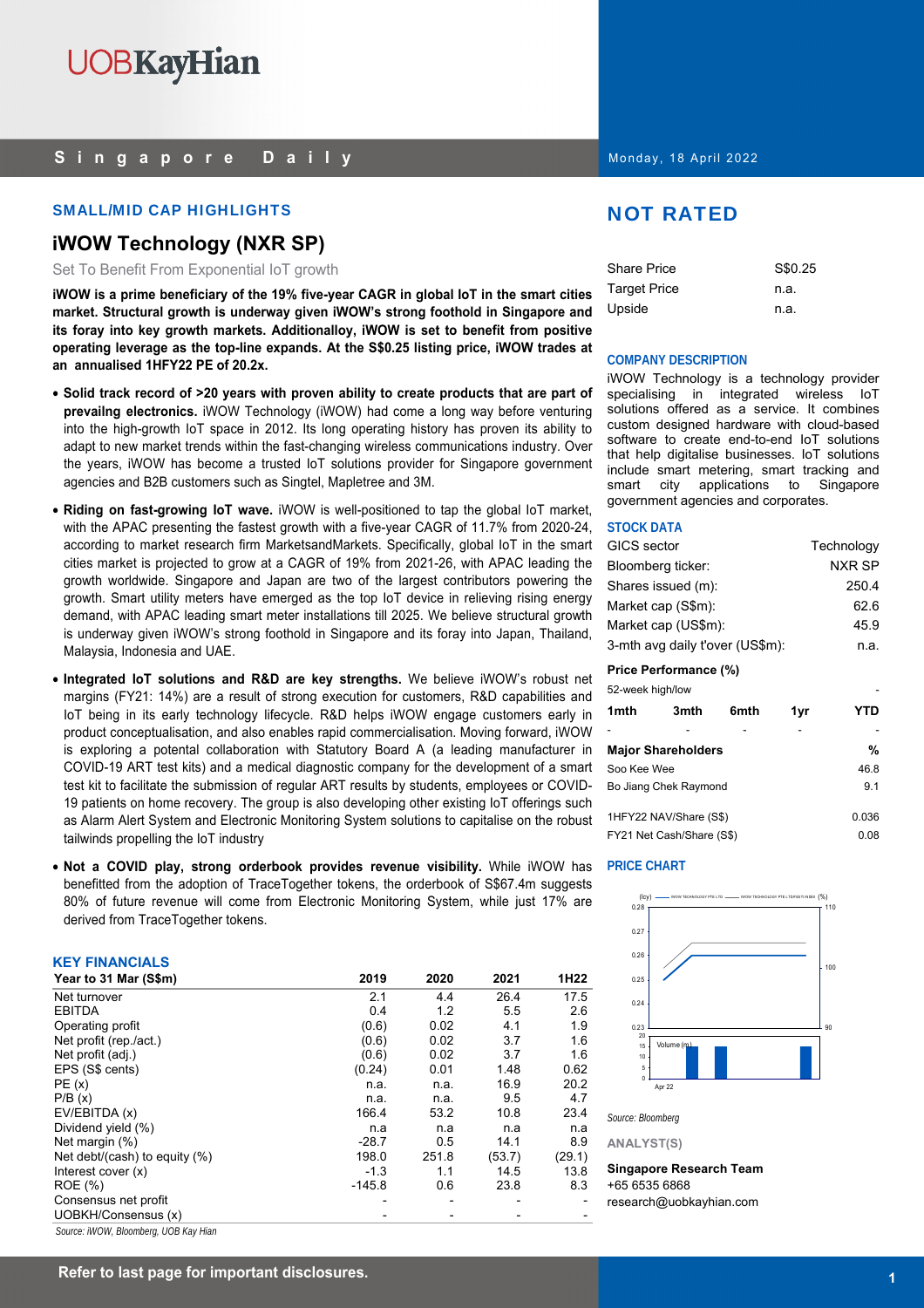## **Singapore Daily**

- **Valued at an annualised 1HFY22 PE of 20.1x.** The listing price of S\$0.25 translates to an annualisted 1HFY22 PE of 20.1x. This compares to peers which trade at an average 25.0x forward PE. Re-rating catalysts include a strong earnings profile, potential new customer wins and more accretive M&As.
- **Expanding its business via investments, M&As and strategic collaborations.** The bulk (72%) of the IPO net proceeds of S\$5.2m will be used for enlarging customer base, expanding market reach and enhancing R&D activities to bolster its product offerings.

## **PEER COMPARISON**

| Company                            | Bloomberg      | Trading | Price @   | Market    | --------------- PE |       |       | -------------- |       | P/B -------------- | -------- | <b>EV/EBITDA ---------</b> |       | Yield  | <b>ROE</b> |
|------------------------------------|----------------|---------|-----------|-----------|--------------------|-------|-------|----------------|-------|--------------------|----------|----------------------------|-------|--------|------------|
|                                    | Ticker         | Curr    | 14 Apr 22 | Cap       | 2021               | 2022F | 2023F | Curr           | 2022F | 2023F              | 2021     | 2022F                      | 2023F | 2022   | 2022       |
|                                    |                |         | (Icy)     | (US\$m)   | (x)                | (x)   | (x)   | (x)            | (x)   | (x)                | (x)      | (x)                        | (x)   | $(\%)$ | $(\%)$     |
| <b>iWOW Technology</b>             | <b>NXR SP</b>  | S\$     | 0.25      | 45.9      | 16.9               | n.a.  | n.a.  | 9.5            | n.a.  | n.a.               | 10.8     | n.a.                       | n.a.  | n.a.   | n.a.       |
| <b>IoT in Smart Cities vendors</b> |                |         |           |           |                    |       |       |                |       |                    |          |                            |       |        |            |
| <b>IBM Corp</b>                    | <b>IBM US</b>  | US\$    | 125.98    | 113.295   | 14.2               | 12.7  | 11.9  | 6.0            | 5.8   | 4.5                | 9.4      | 9.1                        | 8.4   | 5.2    | 39.1       |
| <b>Cisco Systems</b>               | CSCO US        | US\$    | 51.82     | 215.269   | 18.0               | 15.0  | 13.9  | 5.4            | 5.1   | 4.5                | 10.4     | 10.2                       | 9.5   | 2.9    | 34.2       |
| Intel Corp                         | <b>INTC US</b> | US\$    | 46.50     | 190,124   | 10.2               | 13.3  | 12.9  | 2.0            | 1.8   | 1.8                | 6.5      | 6.7                        | 6.4   | 3.1    | 14.6       |
| Microsoft Corp                     | <b>MSFT US</b> | US\$    | 282.06    | 2,114,566 | 32.3               | 29.8  | 26.3  | 13.2           | 11.4  | 8.5                | 20.8     | 20.5                       | 17.7  | 0.9    | 43.4       |
| Tech Mahindra                      | TECHM IN       | Rs.     | .426.80   | .386.612  | 25.6               | 22.8  | 19.9  | n.a.           | 4.7   | 4.2                | 16.1     | 16.8                       | 14.2  | 1.1    | 21.5       |
| Siemens AG                         | SIE GR         | €       | 115.50    | 98.175    | 17.2               | 13.7  | 12.5  | 2.1            | 1.9   | 1.8                | 11.5     | 11.8                       | 10.3  | 3.4    | 14.7       |
| Hitachi Ltd                        | 6501 JP        | ¥       | 5.818.00  | 5.633.191 | 8.7                | 10.0  | 9.7   | 1.4            | 1.4   | 1.3                | 7.1      | 6.8                        | 6.1   | 2.0    | 15.1       |
| <b>SAP SE</b>                      | SAP GR         | €       | 97.17     | 119.374   | 21.8               | 18.4  | 16.9  | 3.0            | 2.9   | 2.7                | 14.3     | 14.2                       | 12.2  | 2.0    | 14.1       |
| Deutsche Telekom                   | DTE GR         | €       | 16.85     | 84.042    | 19.0               | 13.1  | 11.5  | 2.0            | 1.9   | 1.8                | 6.7      | 6.9                        | 6.1   | 3.8    | 12.1       |
| Verizon Comm                       | VZ US          | US\$    | 53.67     | 225.297   | 9.9                | 9.9   | 9.5   | 2.7            | 2.4   | 2.0                | 7.5      | 7.5                        | 7.1   | 4.8    | 25.6       |
| Signify NV                         | LIGHT NA       | €       | 37.99     | 4,876     | 12.0               | 9.3   | 8.5   | 1.9            | 1.8   | 1.6                | 6.1      | 5.9                        | 5.2   | 3.8    | 19.4       |
| Global average                     |                |         |           |           | 25.0               | 22.1  | 19.6  | 7.7            | 6.0   | 4.8                | 16.1     | 16.4                       | 14.1  | 1.8    | 26.5       |

*Source: Bloomberg, UOB Kay Hian* 

## **GLOBAL IOT IN SMART CITIES MARKET SEGMENTS**



*Source: MarketsandMarkets Source: iWOW* 



## Monday, 18 April 2022

**Product / Solution** Segment **Product / Solution** Segment Smart Smart Metering Metering **Smart City IoT** Alarm Alert Trace **Solutions** Toker as-a-Service System Electronic Alarm Alert **Monitoring** System System



**2 Refer to last page for important disclosures.**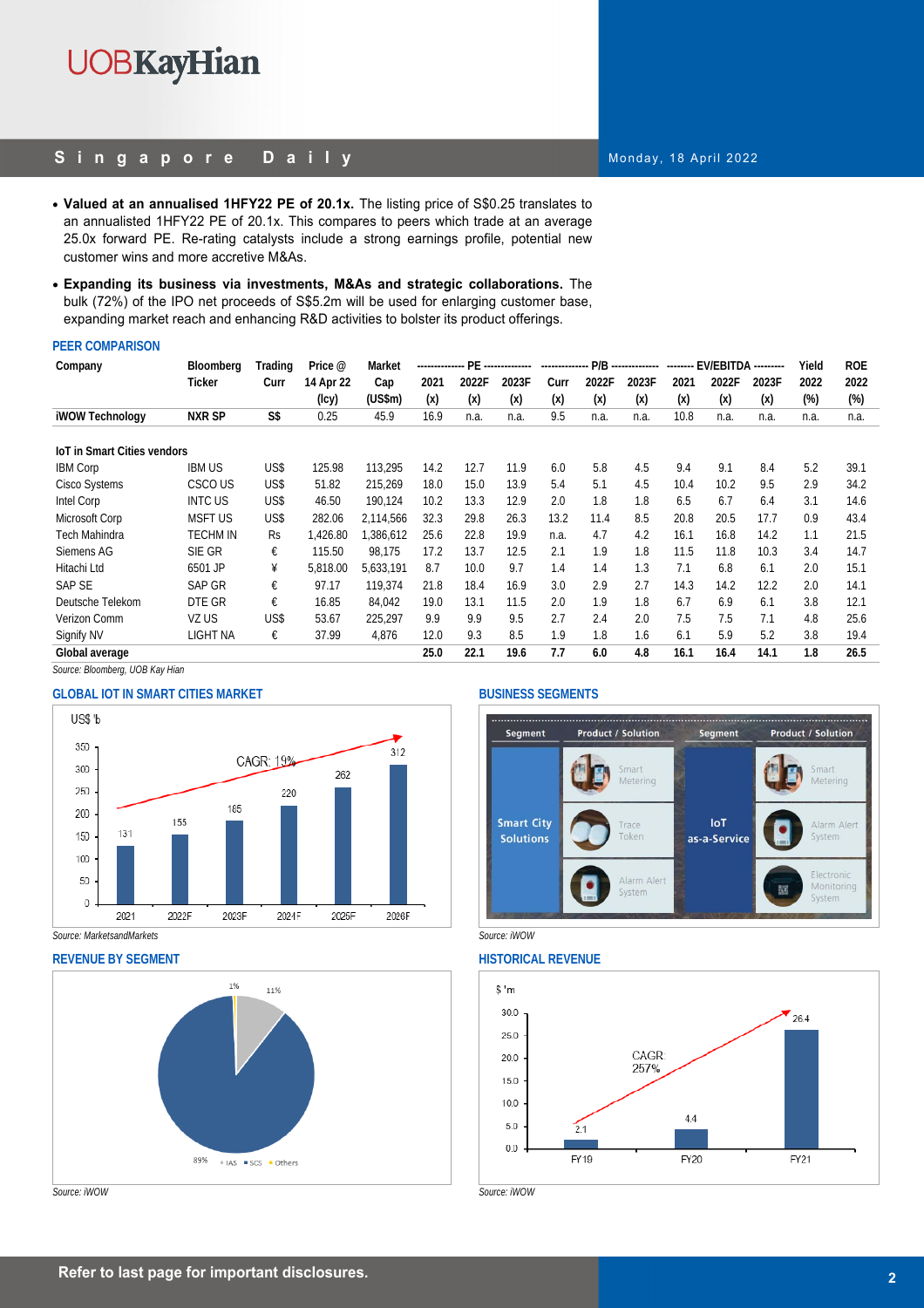## **Singapore Daily**

## **PROFIT & LOSS**

| Year to 31 Mar (S\$m)            | 2019   | 2020  | 2021  | 1H22  |
|----------------------------------|--------|-------|-------|-------|
| Net turnover                     | 2.1    | 4.4   | 26.4  | 17.5  |
| EBITDA                           | 0.4    | 1.2   | 5.5   | 2.6   |
| Deprec. & amort.                 | 0.7    | 0.9   | 1.1   | 0.5   |
| <b>EBIT</b>                      | (0.3)  | 0.3   | 4.4   | 2.1   |
| Total other non-operating income | 0.0    | 0.0   | 0.0   | 0.0   |
| Associate contributions          | 0.0    | 0.0   | 0.0   | 0.0   |
| Net interest income/(expense)    | (0.3)  | (0.3) | (0.3) | (0.2) |
| Pre-tax profit                   | -0.6   | 0.0   | 4.7   | 1.9   |
| Tax                              | (0.0)  | 0.0   | (0.4) | (0.4) |
| <b>Minorities</b>                | 0.0    | 0.0   | 0.0   | 0.0   |
| Net profit                       | $-0.6$ | 0.0   | 3.7   | 1.6   |
| Net profit (adj.)                | -0.6   | 0.0   | 3.7   | 1.6   |

Monday, 18 April 2022

## **BALANCE SHEET**

| Year to 31 Mar (S\$m)      | 2019 | 2020 | 2021 | 1H22 |
|----------------------------|------|------|------|------|
| <b>Fixed assets</b>        | 0.6  | 0.9  | 1.0  | 1.1  |
| Other LT assets            | 1.5  | 1.5  | 1.5  | 1.7  |
| Cash/ST investment         | 0.5  | 0.0  | 4.7  | 3.3  |
| Other current assets       | 1.0  | 1.4  | 8.2  | 12.7 |
| <b>Total assets</b>        | 3.6  | 3.8  | 15.6 | 18.7 |
| ST debt                    | 0.0  | 0.0  | 0.9  | 0.7  |
| Other current liabilities  | 0.0  | 0.1  | 0.1  | 0.1  |
| LT debt                    | 1.3  | 1.2  | 0.6  | 0.2  |
| Other LT liabilities       | 1.9  | 2.0  | 8.1  | 9.5  |
| Shareholders' equity       | 0.4  | 0.5  | 5.9  | 8.0  |
| Minority interest          | 0.0  | 0.0  | 0.0  | 0.0  |
| Total liabilities & equity | 3.6  | 3.8  | 15.6 | 18.7 |

## **KEY METRICS**

| Year to 31 Mar (S\$m)     | 2019     | 2020  | 2021   | 1H22   |
|---------------------------|----------|-------|--------|--------|
| Profitability             |          |       |        |        |
| EBITDA margin             | 18.4     | 27.4  | 20.9   | 14.7   |
| Pre-tax margin            | $-28.5$  | 0.5   | 15.4   | 11.0   |
| Net margin                | $-28.7$  | 0.5   | 14.1   | 8.9    |
| <b>ROA</b>                | $-16.4$  | 0.6   | 23.8   | 8.3    |
| <b>ROE</b>                | $-145.8$ | 0.6   | 23.8   | 8.3    |
| Growth                    |          |       |        |        |
| Turnover                  | 2.1      | 4.4   | 26.4   | 17.5   |
| EBITDA                    | 0.4      | 1.2   | 5.5    | 2.6    |
| Pre-tax profit            | (0.6)    | 0.0   | 4.1    | 1.9    |
| Net profit                | (0.6)    | 0.0   | 3.7    | 1.6    |
| Net profit (adj.)         | (0.6)    | 0.0   | 3.7    | 1.6    |
| EPS                       | (0.24)   | 0.01  | 1.48   | 0.62   |
| Leverage                  |          |       |        |        |
| Debt to total capital     | 76.5.    | 72.1  | 20.0   | 10.9   |
| Debt to equity            | 326.0    | 257.9 | 25.0   | 12.2   |
| Net debt/(cash) to equity | 198.0    | 251.8 | (53.7) | (29.1) |
| Interest cover (x)        | $-1.3$   | 1.1   | 14.5   | 13.8   |

## **CASH FLOW**

| Year to 31 Mar (S\$m)            | 2019   | 2020  | 2021  | 1H22   |
|----------------------------------|--------|-------|-------|--------|
| Operating                        | 1.0    | 0.7   | 4.5   | $-0.9$ |
| Profit for the year              | $-0.6$ | 0.0   | 3.7   | 1.6    |
| Tax                              | (0.0)  | 0.0   | (0.4) | (0.4)  |
| Deprec. & amort.                 | 0.7    | 0.9   | 1.1   | 0.5    |
| Associates                       | 0.0    | 0.0   | 0.0   | 0.0    |
| Working capital changes          | 0.8    | (0.3) | (0.7) | (3.3)  |
| Non-cash items                   | (0.1)  | (0.0) | (0.1) | (0.0)  |
| Other operating cashflows        | (0.1)  | (0.8) | 1.1   | 0.6    |
| Investing                        | (0.9)  | (0.9) | (0.5) | (0.3)  |
| Capex (growth)                   | (0.2)  | (0.4) | (0.5) | (0.3)  |
| Investment                       | 0.0    | 0.0   | 0.0   | 0.0    |
| <b>Others</b>                    | (0.7)  | (0.5) | 0.0   | 0.0    |
| Financing                        | 0.0    | (0.3) | 0.6   | (0.1)  |
| Dividend payments                | 0.0    | 0.0   | 0.0   | 0.0    |
| Proceeds from borrowings         | 0.0    | 0.3   | 1.0   | 0.0    |
| Loan repayment                   | 0.0    | (0.5) | (0.3) | (0.0)  |
| Others/interest paid             | 0.0    | (0.0) | (0.1) | (0.1)  |
| Net cash inflow (outflow)        | 0.9    | (0.8) | 3.9   | (4.6)  |
| Beginning cash & cash equivalent | 0.4    | 0.5   | 0.0   | 4.7    |
| Changes due to forex impact      | 0.0    | 0.0   | 0.0   | 0.0    |
| Ending cash & cash equivalent    | 0.5    | 0.0   | 4.7   | 3.3    |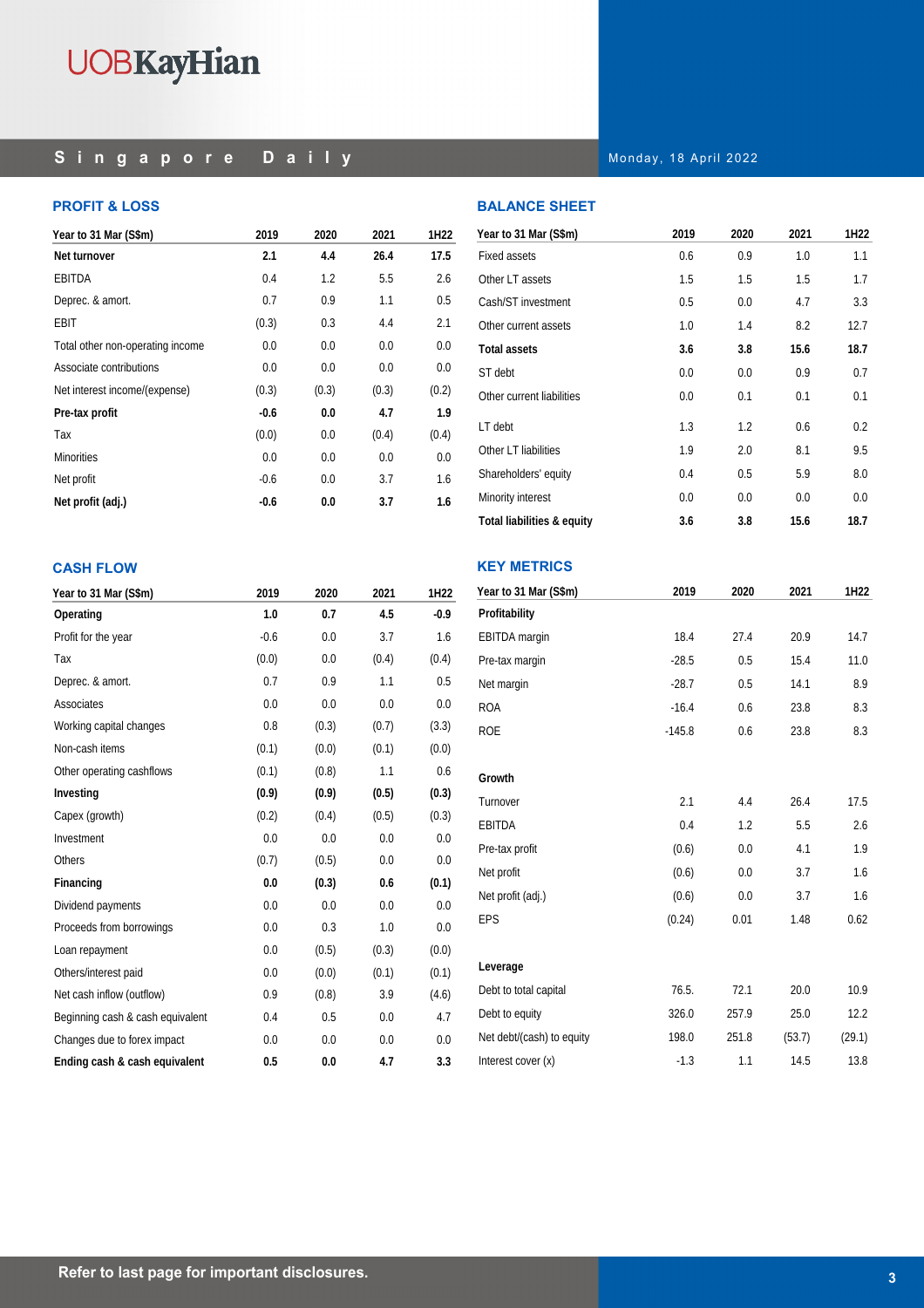## **Singapore Daily**

## Disclosures/Disclaimers

This report is prepared by UOB Kay Hian Private Limited ("UOBKH"), which is a holder of a capital markets services licence and an exempt financial adviser in Singapore.

This report is provided for information only and is not an offer or a solicitation to deal in securities or to enter into any legal relations, nor an advice or a recommendation with respect to such securities.

**This report is prepared for general circulation.** It does not have regard to the specific investment objectives, financial situation and the particular needs of any recipient hereof. Advice should be sought from a financial adviser regarding the suitability of the investment product, taking into account the specific investment objectives, financial situation or particular needs of any person in receipt of the recommendation, before the person makes a commitment to purchase the investment product.

This report is confidential. This report may not be published, circulated, reproduced or distributed in whole or in part by any recipient of this report to any other person without the prior written consent of UOBKH. This report is not directed to or intended for distribution to or use by any person or any entity who is a citizen or resident of or located in any locality, state, country or any other jurisdiction as UOBKH may determine in its absolute discretion, where the distribution, publication, availability or use of this report would be contrary to applicable law or would subject UOBKH and its connected persons (as defined in the Financial Advisers Act, Chapter 110 of Singapore) to any registration, licensing or other requirements within such jurisdiction.

The information or views in the report ("Information") has been obtained or derived from sources believed by UOBKH to be reliable. However, UOBKH makes no representation as to the accuracy or completeness of such sources or the Information and UOBKH accepts no liability whatsoever for any loss or damage arising from the use of or reliance on the Information. UOBKH and its connected persons may have issued other reports expressing views different from the Information and all views expressed in all reports of UOBKH and its connected persons are subject to change without notice. UOBKH reserves the right to act upon or use the Information at any time, including before its publication herein.

Except as otherwise indicated below, (1) UOBKH, its connected persons and its officers, employees and representatives may, to the extent permitted by law, transact with, perform or provide broking, underwriting, corporate finance-related or other services for or solicit business from, the subject corporation(s) referred to in this report; (2) UOBKH, its connected persons and its officers, employees and representatives may also, to the extent permitted by law, transact with, perform or provide broking or other services for or solicit business from, other persons in respect of dealings in the securities referred to in this report or other investments related thereto; (3) the officers, employees and representatives of UOBKH may also serve on the board of directors or in trustee positions with the subject corporation(s) referred to in this report. (All of the foregoing is hereafter referred to as the "Subject Business"); and (4) UOBKH may otherwise have an interest (including a proprietary interest) in the subject corporation(s) referred to in this report.

As of the date of this report, no analyst responsible for any of the content in this report has any proprietary position or material interest in the securities of the corporation(s) which are referred to in the content they respectively author or are otherwise responsible for.

## **IMPORTANT DISCLOSURES FOR U.S. PERSONS**

This research report was prepared by UOBKH, a company authorized, as noted above, to engage in securities activities in Singapore. UOBKH is not a registered broker-dealer in the United States and, therefore, is not subject to U.S. rules regarding the preparation of research reports and the independence of research analysts. This research report is provided for distribution by UOBKH (whether directly or through its US registered broker dealer affiliate named below) to "major U.S. institutional investors" in reliance on the exemption from registration provided by Rule 15a-6 of the U.S. Securities Exchange Act of 1934, as amended (the "Exchange Act"). All US persons that receive this document by way of distribution from or which they regard as being from UOBKH by their acceptance thereof represent and agree that they are a major institutional investor and understand the risks involved in executing transactions in securities.

Any U.S. recipient of this research report wishing to effect any transaction to buy or sell securities or related financial instruments based on the information provided in this research report should do so only through UOB Kay Hian (U.S.) Inc ("UOBKHUS"), a registered brokerdealer in the United States. Under no circumstances should any recipient of this research report effect any transaction to buy or sell securities or related financial instruments through UOBKH.

UOBKHUS accepts responsibility for the contents of this research report, subject to the terms set out below, to the extent that it is delivered to and intended to be received by a U.S. person other than a major U.S. institutional investor.

The analyst whose name appears in this research report is not registered or qualified as a research analyst with the Financial Industry Regulatory Authority ("FINRA") and may not be an associated person of UOBKHUS and, therefore, may not be subject to applicable restrictions under FINRA Rules on communications with a subject company, public appearances and trading securities held by a research analyst account.